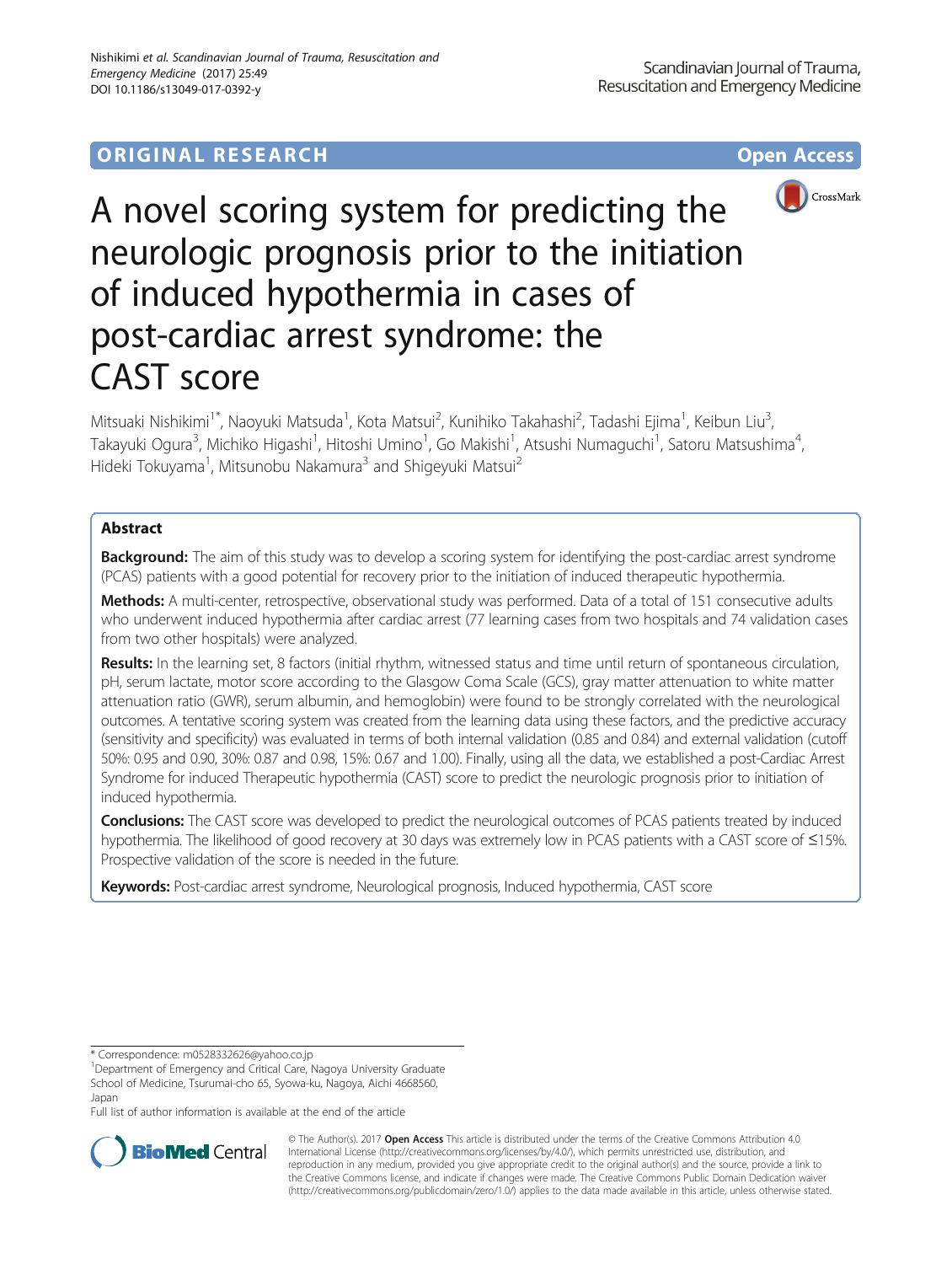## Background

Care of patients with post-cardiac arrest syndrome (PCAS) is mainly aimed at improving the neurological prognosis of the patients after the return of spontaneous circulation (ROSC) [\[1](#page-8-0), [2](#page-8-0)]. To improve the outcomes of PCAS patients, many hospitals perform undertake induced therapeutic hypothermia, based on the results of previous randomized controlled trials [[3](#page-8-0)–[7\]](#page-8-0). Prediction of the prognosis of PCAS patients at the time of their arrival in the Emergency Room before the initiation of induced hypothermia will be useful for stratifying patients for precise clinical research, as well as for providing a baseline estimation of their prognosis.

Some studies have examined several factors that are quantifiable before the initiation of induced hypothermia to determine their relationships to the neurological outcomes in PCAS patients. For example, the duration of the resuscitation effort has been shown to be correlated with a good functional outcome in patients with PCAS [[8, 9\]](#page-8-0). Other studies have revealed correlations between the pH [\[10](#page-8-0)], serum lactate [[11](#page-8-0), [12](#page-8-0)] and Glasgow Coma Scale (GCS) score [[13](#page-8-0), [14](#page-8-0)] with the neurological prognosis in PCAS patients. However, none of these factors has been found to be by itself capable of satisfactorily separating patients with a good outcome from those with a poor outcome, suggesting that establishment of a "suitable scale" based on a combination of prognostic factors might be useful [\[15](#page-8-0), [16\]](#page-8-0). The aim of the present study was to develop a prognostic scoring system for predicting the neurologic prognosis in PCAS patients treated with induced hypothermia based on the results of examinations carried out prior to the initiation of induced hypothermia. A summary of this study was previously reported in a letter format [\[17\]](#page-8-0).

## Methods

## Study design

We conducted a multi-center, retrospective, observational study examining adult patients who were treated with induced hypothermia after experiencing cardiac arrest. We retrospectively reviewed the clinical management charts of the eligible patients who were admitted to our hospitals during a period spanning the last 3-5 years: 54 patients treated at Nagoya University Hospital between April 2011 and March 2016, 23 patients treated at Chutouen General Medical Center between April 2013 and March 2016, 64 patients treated at Japan Red Cross Maebashi Hospital between April 2011 and March 2016, and 10 patients treated at Komaki City General Hospital between April 2012 and March 2016. Eligible patients were all who were treated with induced hypothermia after experiencing cardiac arrest (induced hypothermia was considered for cardiac arrest patients who were in a coma  $(GCS \leq 8)$  after ROSC without remarkable hemodynamic instability or a "Do Not Attempt to Resuscitation" directive.). They were excluded if they were traumatic cardiac arrest patients, or pediatric patients (age < 18 years), or did not have lived independently prior to experiencing cardiac arrest. For the purpose of developing and validating the prognostic scoring system, we divided all 151 patients into a learning set (77 cases treated at Nagoya University Hospital or Chutouen General Medical Center) and a validation set (74 cases treated at Komaki City General Hospital or Japan Red Cross Maebashi Hospital). These sets were created with the aim of developing and validating a scoring system for a broad population of patients from city hospitals and general medical centers in the countryside, so each set contained one hospital located in a city and one located in a countryside. This study was approved by the research ethics boards of Nagoya University Hospital, Chutouen General Medical Center, Komaki City General Hospital and Japan Red Cross Maebashi Hospital.

## Participating hospitals

The four participating hospitals are tertiary emergency medical centers (Japanese centers for emergency patients with serious or life-threatening conditions): Nagoya University Hospital is an academic hospital, while Chutouen General Medical Center, Japan Red Cross Maebashi Hospital, and Komaki City General Hospital are general hospitals. Nagoya University Hospital and Japan Red Cross Maebashi Hospital are both located in cities and have 1,035 and 592 beds each, including 26 and 12 ICU beds, respectively; these hospitals respectively treat about 12,000 and 20,000 emergency patients each year. Chutouen General Medical Center and Komaki City General Hospital are both located in the countryside and have 500 and 558 beds each, including 10 and 30 ICU/CCU beds; these hospitals treat about 20,000 and 30,000 emergency patients per year.

## Dataset

Data was collected retrospectively from electronic chart reviews, including the clinical histories (age, sex, situation surrounding the cardiac arrest), cardiac rhythms, physical examinations performed upon the patient's arrival in the Emergency Room (GCS, mydriasis), results of blood examinations (C-reactive protein [CRP], albumin [Alb], hemoglobin [Hb], glucose, creatinine, pH, lactate), cranial CT scan images, and clinical courses after admission. Scoring variable candidates were selected from among parameters measurable before admission to the ICU and the initiation of induced hypothermia.

The gray matter attenuation to white matter attenuation ratio (GWR) was measured using the method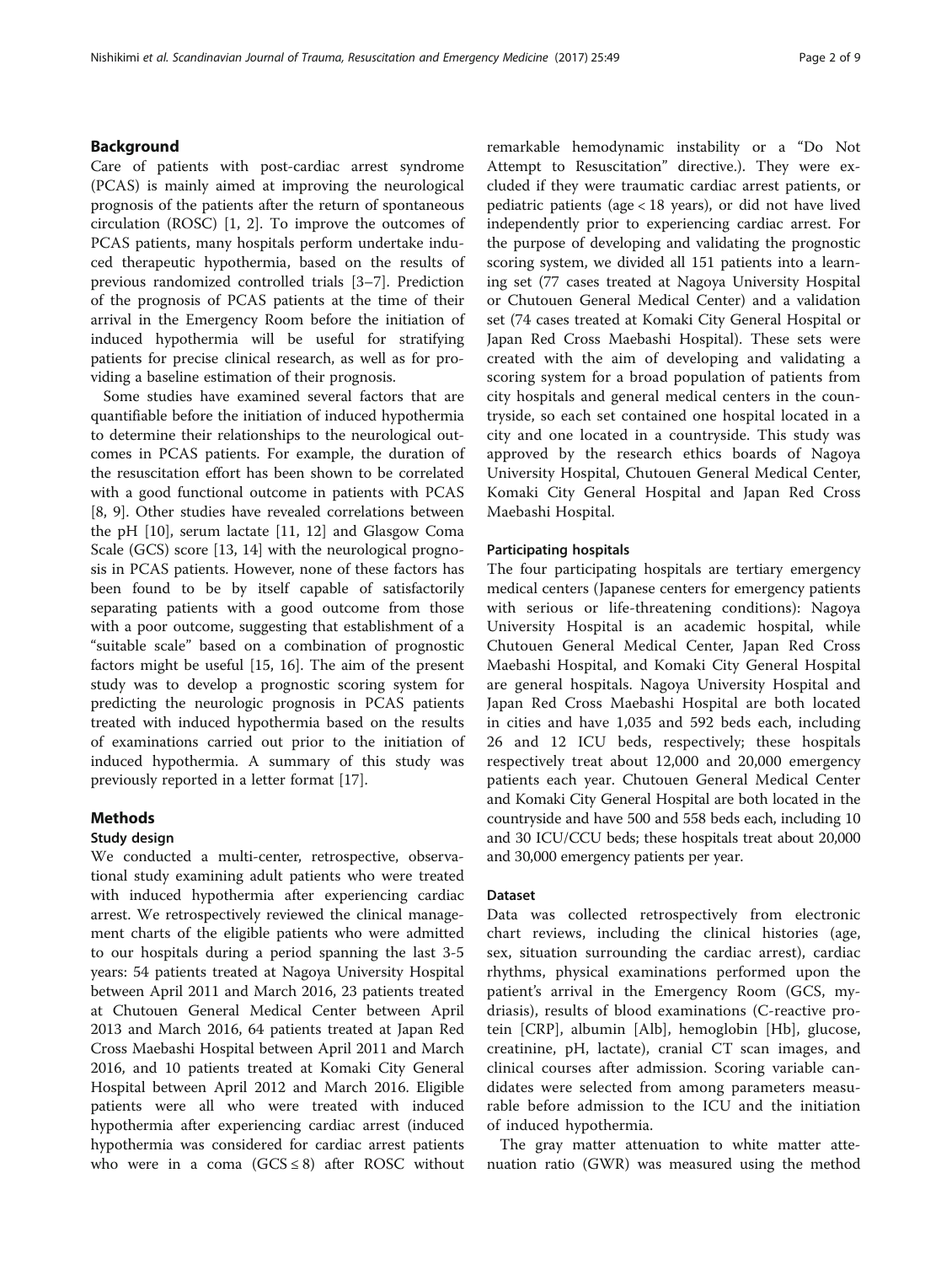described in Torbey's report [[18](#page-8-0)]. CT scan images were obtained using an Aquilion64 (TOSHIBA) or SOMATOM Definition Flash (SIEMENS) within 6 h after the patient's cardiac arrest event. As shown in Fig. 1, the intensities of  $circular$  areas of interest (about 10  $mm<sup>2</sup>$ ) were measured for both the gray matter and the white matter on three axial slices (5-mm slice thickness) at a basal ganglia level, a centrum semiovale level, and a high convexity level. Then, the GWR was calculated as shown below [\[19\]](#page-8-0):

$$
GWR = ([Th/PIC] + [MC1/MWM1] + [MC2/MWM2])/3
$$

where Th represents the thalamus, MC1 represents the medial cortex at the centrum semiovale, MC2 represents the medial cortex at the high convexity level, PIC represents the posterior limb of the internal capsule, MWM1 represents the medial white matter at the centrum semiovale, and MWM2 represents the medial white matter at the high convexity level. Each value was the average of the right and left hemisphere values.

Before developing the scoring system for the learning set, we conducted some unit imputations because the baseline data involved some missing values. The mean value was used for the missing values of continuous variables, while 0 was used for the missing values of binary variables. Of note, we confirmed that the accuracy of the prediction did not change even if a value of 1 was used for the missing values.

## Protocol for therapeutic hypothermia

Induced hypothermia was performed for eligible patients according to each hospital's protocol. Induced hypothermia was considered for cardiac arrest patients who were in a coma ( $GCS \leq 8$ ) after ROSC without remarkable hemodynamic instability or a "Do Not Attempt to Resuscitation" directive. At Nagoya University Hospital, Chutouen General Medical Center, and Komaki City General Hospital, a temperature of 34 °C was targeted by the infusion of cold fluids in combination with surface

cooling, an ice pack and cold blanket, or a surface cooling device with a computerized automatic temperature control (Arctic Sun 2000 TTM; Bard Medical Louisville, CO). After the targeted temperature had been maintained for 24 h, rewarming to 36 °C was performed at a rate of 0.2 ° C/4 h. Propofol, dexmedetomidine, fentanyl and rocuronium were used for sedation, analgesia, and muscle relaxation according to individual clinician preferences. At the Japan Red Cross Maebashi Hospital, the target temperature was mostly 34 °C, but the target was changed to 35 °C or 36 °C if the patient experienced hemodynamic instability. Induced hypothermia was performed using a surface-cooling device with a computerized automatic temperature control (Arctic Sun 2000 TTM; Bard Medical Louisville, CO). After the targeted temperature had been maintained for 24 h, rewarming to normothermia was performed at a rate of 1 °C/24 h, stopping at 36 °C. Propofol, dexmedetomidine, midazolam, fentanyl and rocuronium were used for sedation, analgesia, and muscle relaxation according to individual clinician preferences. At all the participating hospitals, the ventilator settings, fluid infusion, and doses of vasopressors, sedatives, and analgesics were adjusted so that the mean arterial pressure,  $pCO<sub>2</sub>$ , and urine output were ≥80 mmHg, 35-45 mmHg, and ≥0.5 mL/kg/h, respectively, to maintain cerebral perfusion.

## Neurological outcome

We used the Cerebral Performance Categories (CPC) at 30 days to estimate the neurological outcomes as follows: CPC 1, full recovery; CPC 2, moderate disability; CPC 3, severe disability; CPC 4, coma or vegetative state; and CPC 5, died [[20\]](#page-8-0). We calculated the CPC score at 30 days by reviewing the electronic charts or interviewing the patient's family and the institutions where the patients were admitted at 30 days. The categories were grouped into either a good outcome (1-2) or a poor outcome (3-5) [\[20\]](#page-8-0).



centrum semiovale level (b). Right, basal ganglia level (c). In each slice, the Hounsfield units (HU) were measured within circle 1 on the gray matter and within circle 2 on the white matter. Then, each HU value was then calculated based on the average of the values for the right and left brains. The slice thickness was 5 mm, and the circle size was 10 mm<sup>2</sup>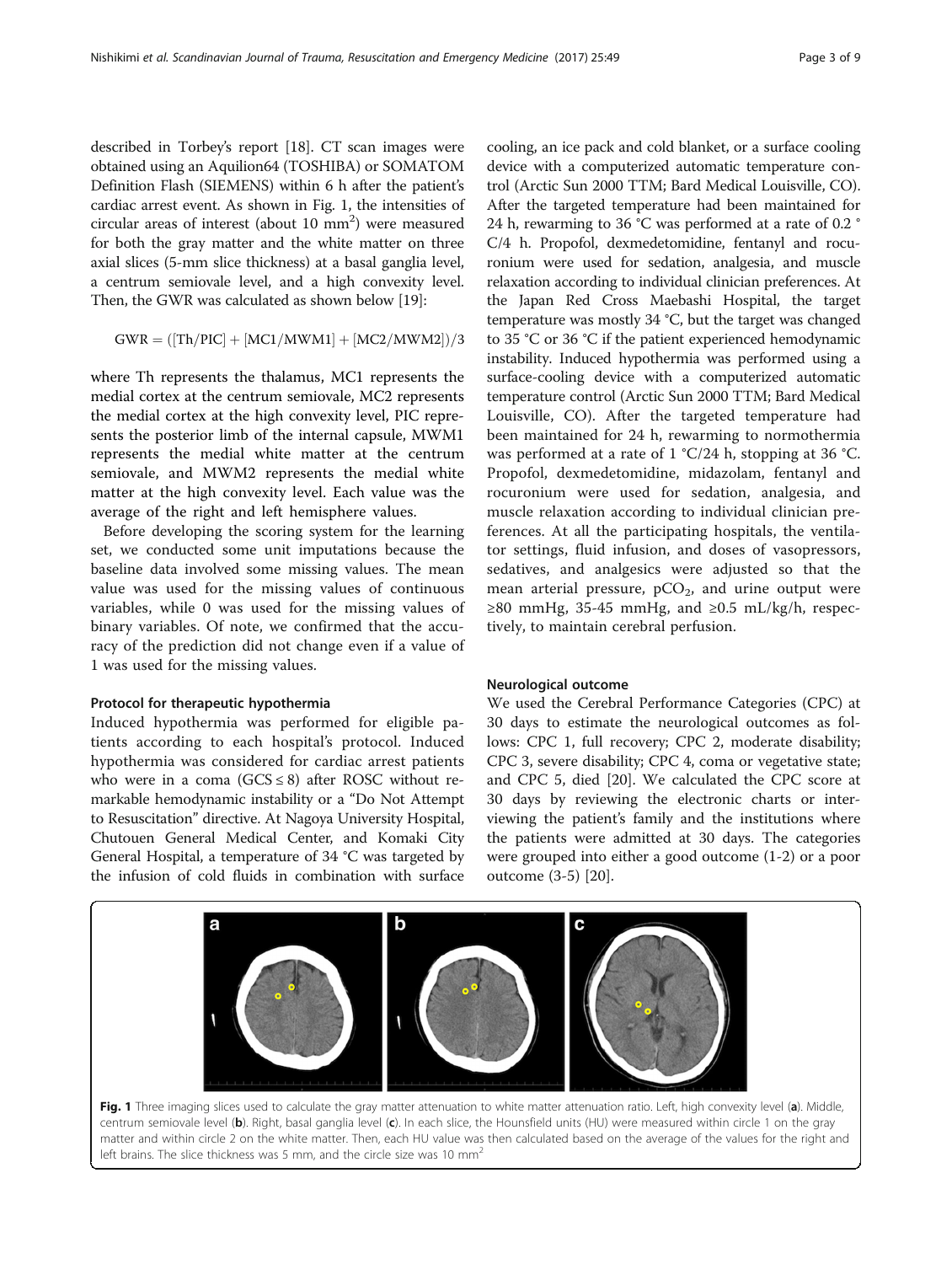## Sample size for external validation

We determined the sample size for the external validation set so as to ensure a high precision in estimating the proportion of correct classification (PCC). Specifically, we set the target value of PCC as 85%, which is the point estimate for the classifier based on the logistic regression obtained in the internal validation. We required that the width of a two-sided confidence interval with a 95% confidence level based on a normal approximation be less than 10%. In this manner, we determined that at least 51 patients were needed for the external validation.

## Statistical analysis

During the development of the prognostic scoring system, we first identified a set of prognostic factors that could be used to predict the clinical outcome, that were both clinically important and routinely measurable in the Emergency Room, and that also exhibited some correlation with the outcome variable in the learning set. In developing classifiers using the resulting set of prognostic factors, we applied the standard logistic regression and decision tree algorithms to the learning set. For the internal validation of these classifiers, we conducted a 10-fold cross-validation using the learning set to estimate the indices of the predictive accuracy, including the proportion of correct classification, specificity, and sensitivity. Here, specificity measures the proportion of patients with poor outcomes who were correctly identified as such. We repeated the cross-validation analysis 50 times with different random sample splits in the learning set to obtain stable estimates of these indices. We then applied the prediction algorithm with a higher accuracy in the internal validation to all the patients in the learning set to obtain a classifier for the external validation. In the crossvalidation, we also identified the most appropriate number of the variables for the scoring system by comparing the predictive accuracies between different numbers of variables. In the external validation, we estimated each 95% confidence interval (95% CI) using an exact method based on the beta distribution (a normal approximation was not used). Finally, we applied the prediction algorithm to the entire 151 patients to create a novel scoring system for use with future patients. R software was used for all the statistical analyses. We used the "glmnet" package for logistic regression ([http://www.jstatsoft.org/v33/i01/\)](http://www.jstatsoft.org/v33/i01/) and the "rpart" package for the decision tree [\(http://CRAN.R](http://cran.r-project.org/package=rpart)[project.org/package=rpart](http://cran.r-project.org/package=rpart)). In "glmnet" package, the logistic regression algorithm allows a "good prognosis" to be identified if the posterior probability of a good prognosis is greater than 50%; otherwise, a "poor prognosis" is identified.

## Results

A flow chart illustrating the subject enrollment and development of the score is shown in Fig. [2](#page-4-0). A total of 151 consecutive adults were divided into learning set in two hospitals and validation set in other two hospitals. From the learning set, we extracted several factors for developing the scoring system and performed an internal cross validation in order to decide the optimum statistical algorithm and number of variables. A tentative scoring system was created from the data, and the predictive accuracy of the scoring system was examined by external validation. Finally, using all of the data, we created the post-Cardiac Arrest Syndrome for induced Therapeutic hypothermia (CAST) score to predict the neurological prognosis in PCAS patients prior to the initiation of induced hypothermia.

The baseline characteristics of the patients in the learning and validation sets are summarized in Table [1](#page-5-0). The correlations between the baseline variables and the patient outcomes in the learning set are shown in Table [2](#page-5-0). Candidate variables for inclusion in the scoring system were selected from among the variables that were examined before the patients were admitted to the ICU for the initiation of induced hypothermia.

From among the variables that were considered, we selected 8 factors (initial rhythm, witnessed status and time until ROSC, GCS-M score, pH, serum lactate, Alb, Hb and GWR) that showed significant correlations  $(P<0.01)$  with the patient outcomes. For convenience, while using the variables to create the scoring system, we converted the continuous variables into categorical variables in such a manner that higher scores implied poorer outcomes (Table [3\)](#page-6-0).

The cross-validated predictive accuracies (sensitivity, specificity, percentage of correct classifications) of the tentative scoring system created using the learning set were 0.85, 0.84 and 0.85 for the logistic regression algorithm, and 0.82, 0.73, and 0.78 for the decision-tree algorithm, respectively We used the logistic regression algorithm to construct the scoring system, because it yielded more accurate values for the sensitivity, specificity, and percentage of correct classification in the internal cross-validation, as compared to the decisiontree algorithm. The most appropriate number of variables was also confirmed using internal cross-validation. We compared the predictive accuracies of three scoring systems created with the logistic regression algorithm using different numbers of variables (6, 8, and 11 variables, which showed correlations with the outcomes at P <0.001, <0.01 and <0.05, respectively). The predictive accuracies of the three scoring systems were (0.86, 0.82, 0.84), (0.85, 0.84, 0.84), and (0.84, 0.83, 0.83), respectively. We decided to create the scoring system using 8 variables, because the highest specificity was obtained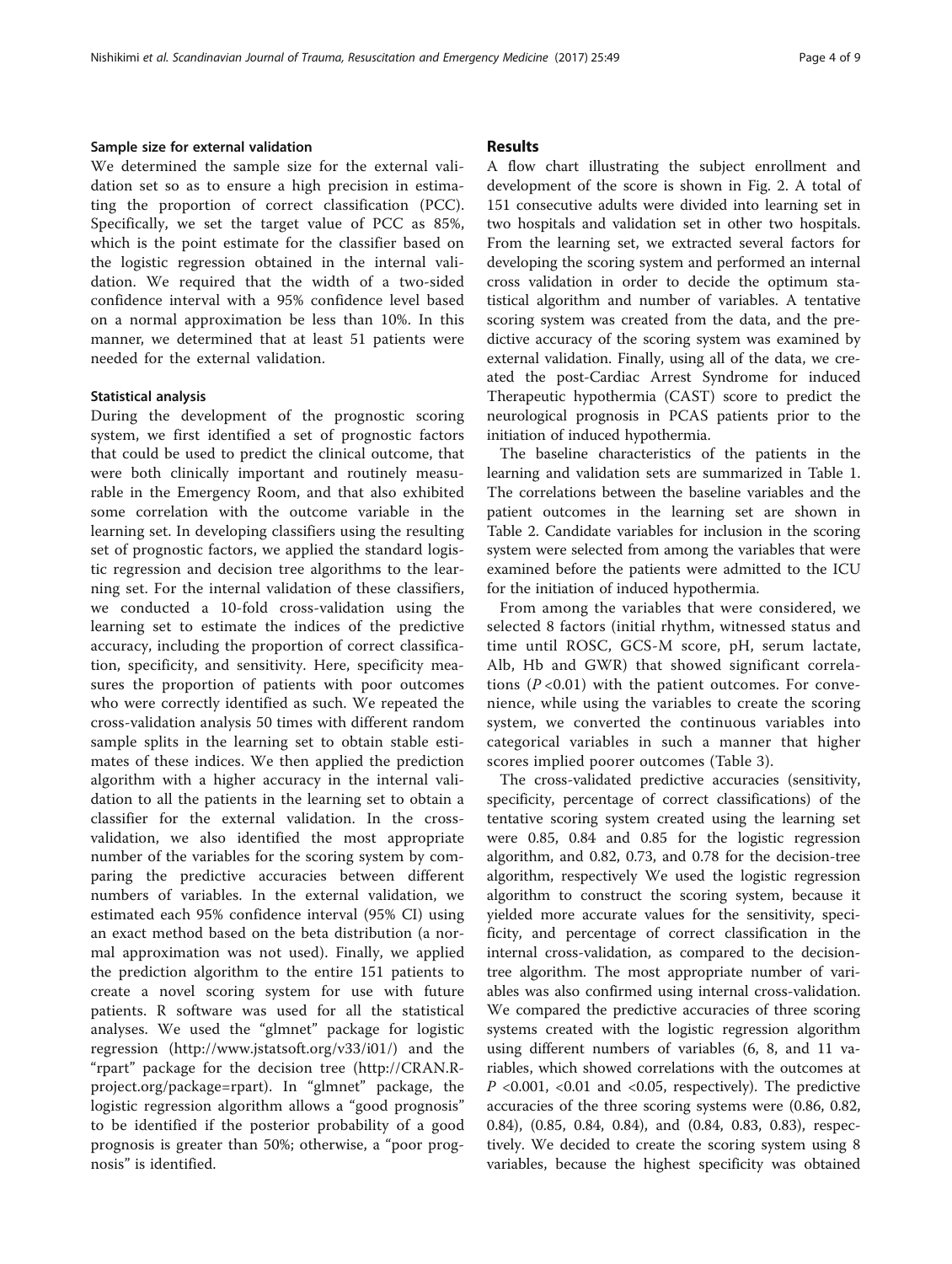<span id="page-4-0"></span>

with this number of variables (specificity was prioritized because ethically, it may be more acceptable to misjudge a patient as being likely to have a good outcome, even if they actually have a poor outcome, than to misjudge a patient as being likely to have a poor outcome when they actually have a good outcome). An additional figure file illustrates this in greater detail [see Additional file [1\]](#page-7-0).

Next, the 8-variable tentative scoring system that was developed from the learning set using the logistic regression algorithm was externally validated using a validation set consisting of 74 cases. For establishing the classification, we set 50, 30, and 15% as the cutoff values; for example, a 50% cutoff value meant that a "good prognosis" was identified if the probability of a good prognosis according to the score was greater than 50%; otherwise, a "poor prognosis" was identified. Based on these cutoff values, the sensitivity and

specificity estimated using the validation set were (50%: 0.95 (95% CI, 0.82–0.99), 0.90 (0.77–0.99)), (30%: 0.87 (0.69–0.96), 0.98 (0.88–1.00)) and (15%: 0.67 (0.47–0.83), 1.00 (0.92–1.00)), respectively. Then, we plotted the receiver operator characteristic (ROC) curve and found an area under the curve (AUC) of 0.97 [see Additional file [2\]](#page-7-0).

Since the results of evaluation of the predictive accuracy of the scoring system by both internal and external validations implied that the process of creating the scoring system was appropriate, we finally developed a novel scoring system to predict the neurological outcomes of PCAS patients prior to their undergoing induced hypothermia (the post-Cardiac Arrest Syndrome for induced Therapeutic hypothermia (CAST) score), by applying the logistic regression algorithm to all the 151 patients (including both the learning and validation sets; Fig. [3](#page-6-0)).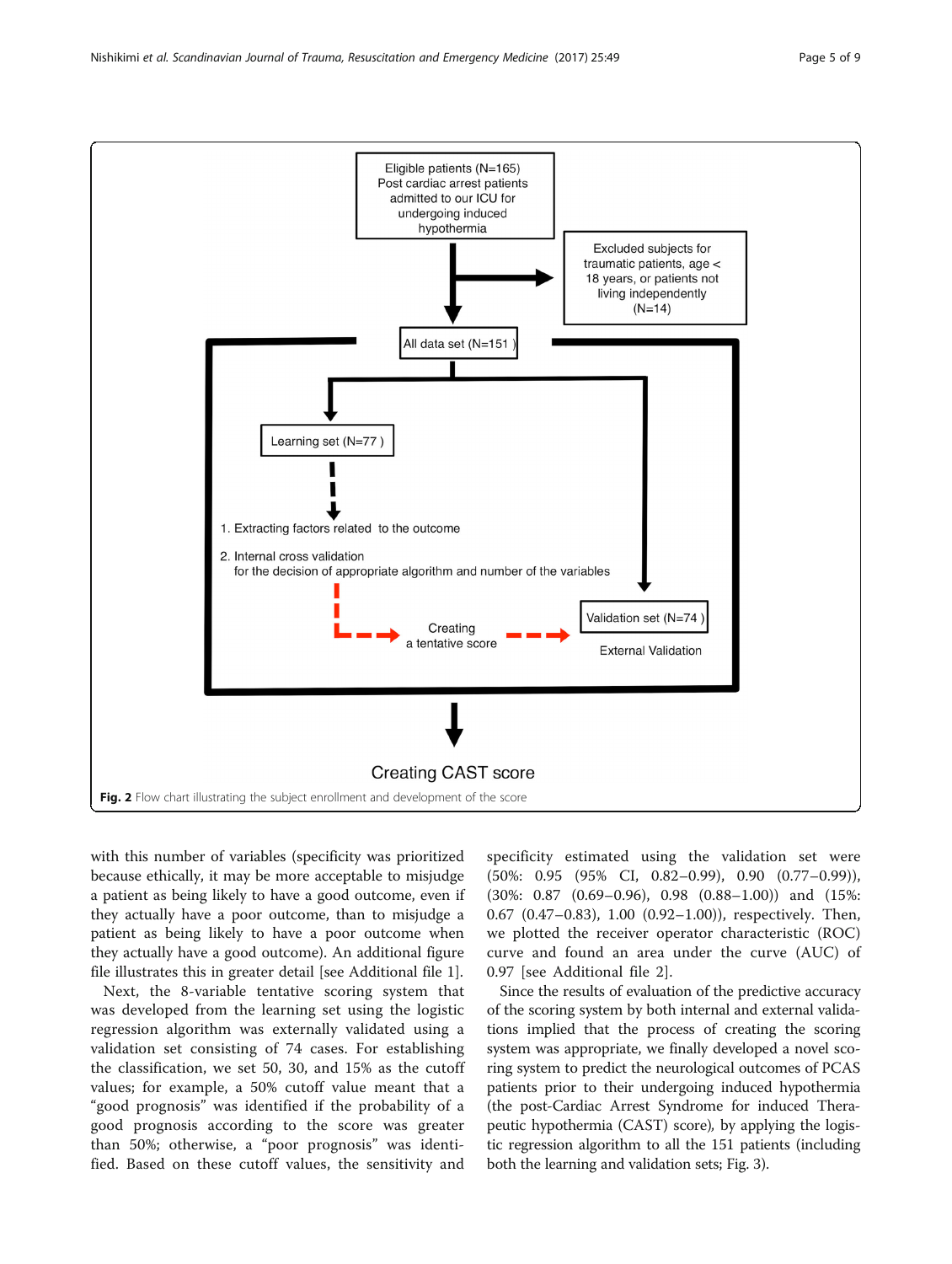| Variable                                                    | Learning data set |                   | Validation data set |                   |
|-------------------------------------------------------------|-------------------|-------------------|---------------------|-------------------|
|                                                             | Nagoya $n = 54$   | Chutouen $n = 23$ | Komaki $n = 10$     | Maebashi $n = 64$ |
| Demographics                                                |                   |                   |                     |                   |
| Age, yr                                                     | 62.5 (52.0-70.0)  | 67.0 (55.5-75.0)  | 47.0 (27.0-51.0)    | 61.0 (52.0-72.0)  |
| Length of stay in hospital, d                               | 27.5 (17.0-52.3)  | 24.0 (9.0-52.0)   | $11.5(5.8-52.5)$    | 30.5 (18.0-67.5)  |
| Condition of cardiac arrest                                 |                   |                   |                     |                   |
| Witness, n (%)                                              | 43 (79.6)         | 18 (78.3)         | 8(80.0)             | 51 (79.7)         |
| Bystander, n (%)                                            | 28 (51.9)         | 15(65.2)          | 4(40.0)             | 36(56.3)          |
| Initial rhythm, shockable, n (%)                            | 30 (55.6)         | 8(36.4)           | 4(40.0)             | 45 (70.3)         |
| Duration of resuscitation effort, min                       | 20.0 (13.0-30.0)  | 20.5 (11.0-39.3)  | 24.0 (12.5-33.3)    | 15.0 (9.0-30.0)   |
| Time to reach target temperature after cardiac arrest, hour | $5.0(3.5-6.0)$    | $4.8(4.0-6.8)$    | $6.0(4.0-8.0)$      | $5.0(3.0-8.0)$    |
| Outcome                                                     |                   |                   |                     |                   |
| Good (CPC $\leq$ 2), n, (%)                                 | 23 (42.6)         | 11(47.8)          | 3(30.0)             | 27(42.2)          |
| Poor (CPC $\geq$ 3), n, (%)                                 | 31 (57.4)         | 12(52.2)          | 7(70.0)             | 37 (57.8)         |

<span id="page-5-0"></span>Table 1 Baseline Characteristics of the Learning and Validation Data Sets

Data are presented as the median and interquartile ranges (25–75% percentile) or as absolute frequencies with percentages. Nagoya Nagoya University Hospital, Chutouen Chutouen General Medical Center, Komaki Komaki City General Hospital, Maebashi Japan Red Cross Maebashi Hospital

## **Discussion**

The considerable advances in neurological critical care medicine, including the use of induced hypothermia, have led to remarkable improvements in the neurological prognosis of PCAS patients. Such critical care treatments are, however, expensive and time-consuming (for example, the

average total cost of admission of a PCAS patient treated by induced hypothermia at our hospital in 2015 was about \$49,410 USD). Accurate prediction of the neurological outcomes before the initiation of induced hypothermia will help us to carefully consider the indications for these intensive and expensive therapies.

| Table 2 Correlation Coefficients and P Values between Each Variable and Patient Outcomes in the Learning Data Set |  |
|-------------------------------------------------------------------------------------------------------------------|--|
|-------------------------------------------------------------------------------------------------------------------|--|

| Variable                                      | Good (CPC $\leq$ 2) $n = 34$ | Poor (CPC $\geq$ 3) $n = 43$ | r       | $\overline{P}$ |
|-----------------------------------------------|------------------------------|------------------------------|---------|----------------|
| Age                                           | $62.3 \pm 13.7$              | $60.1 \pm 17.2$              | 0.07    | 0.550          |
| Witness, n (%)                                | 22 (91.7)                    | 21(65.6)                     |         |                |
| Time until ROSC, min                          | $20.1 \pm 17.6$              | $28.9 \pm 14.8$              |         |                |
| Witness/Time until ROSC                       |                              |                              | $-0.48$ | < 0.001        |
| Bystander, n (%)                              | 19 (55.9)                    | 24 (55.8)                    | 0.00    | 0.995          |
| Initial rhythm, shockable, n (%) <sup>a</sup> | 24 (72.7)                    | 14 (32.6)                    | 0.40    | < 0.001        |
| GCS, $M \ge 2$ , n $(\%)^{b, h}$              | 29 (87.9)                    | 13(31.7)                     | 0.56    | < 0.001        |
| Mydriasis <sup>c, h</sup>                     | 7(21.2)                      | 19 (45.2)                    | $-0.25$ | 0.030          |
| pH <sup>d, i</sup>                            | $7.23 \pm 0.13$              | $6.98 \pm 0.21$              | 0.58    | < 0.001        |
| Lactate (mmol/dL) <sup>e, i</sup>             | $8.0 \pm 4.0$                | $11.0 \pm 4.2$               | $-0.35$ | 0.003          |
| WBC $(10^3 / L)^i$                            | $10.3 \pm 3.4$               | $11.4 \pm 4.8$               | $-0.13$ | 0.263          |
| CRP (mg/dL) <sup>f, i</sup>                   | $0.20 \pm 0.30$              | $1.83 \pm 4.24$              | $-0.25$ | 0.031          |
| Glucose (mg/dL)'                              | $253 \pm 89$                 | $266 \pm 119$                | $-0.06$ | 0.601          |
| Creatinine (mg/dL)'                           | $2.1 \pm 3.2$                | $2.3 \pm 3.3$                | $-0.03$ | 0.769          |
| Albumin (g/dL) <sup>i</sup>                   | $3.9 \pm 0.4$                | $3.2 \pm 0.7$                | 0.48    | < 0.001        |
| Hemoglobin (g/dL) <sup>i</sup>                | $14.1 \pm 1.8$               | $12.3 \pm 2.5$               | 0.37    | < 0.001        |
| GWR <sup>g, j</sup>                           | $1.26 \pm 0.05$              | $1.21 \pm 0.08$              | 0.33    | 0.005          |

Data are presented as mean ± standard deviation or as absolute frequencies with percentages

Missing data;  ${}^a n = 1$  and 0;  ${}^b n = 1$  and 2;  ${}^c n = 1$  and 1;  ${}^d n = 1$  and 3;  ${}^e n = 1$  and 6;  ${}^f n = 1$  and 2;  ${}^g n = 3$  and 5<br>https://www.orktained.just after return of spontaneous circulation

 $<sup>h</sup>$ These data was obtained just after return of spontaneous circulation</sup>

i These data was obtained about 15 min before and after return of spontaneous circulation

<sup>j</sup>The CT was performed within 6 h after the patient had the return of his or her spontaneous circulation

r correlation ratio, ROSC return of spontaneous circulation, GCS Glasgow Coma Scale, CRP C-reactive protein, GWR gray matter attenuation to white matter attenuation ratio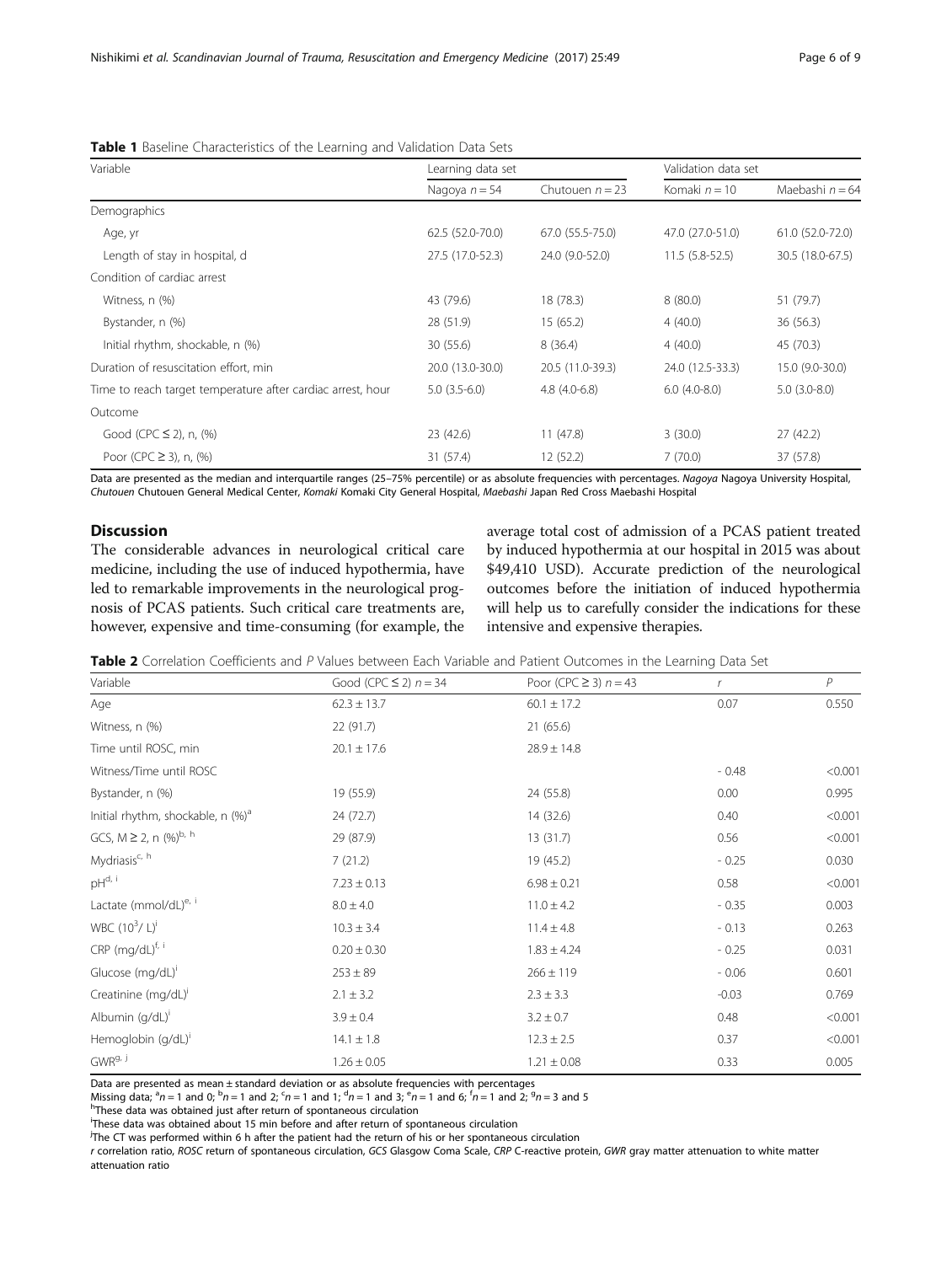| Score                  | 0            |               |               | 3           |
|------------------------|--------------|---------------|---------------|-------------|
| Initial Rhythm (X1)    | Shockable    | Non Shockable |               |             |
| Witness/ROSC time (X2) | $<$ 20 min   | 20 min $\leq$ | No Witness    |             |
| pH(X3)                 | 27.31        | $7.30 - 7.16$ | $7.15 - 7.01$ | $7.00 \geq$ |
| Lactate (X4)           | $\leq 5.0$   | $5.1 - 10.0$  | $10.1 - 14.0$ | $14.1 \le$  |
| GCS M (X5)             | $\geq$ 2     |               |               |             |
| <b>GWR (X6)</b>        | $\geq$ 1.201 | 1.200-1.151   | $1.150 \ge$   |             |
| Alb $(X7)$             | $\geq$ 3.6   | $3.5 - 3.1$   | $3.0 \geq$    |             |
| Hb(X8)                 | $\geq$ 13.1  | $13.0 - 11.1$ | $11.0 \ge$    |             |

<span id="page-6-0"></span>Table 3 Categorical Classification of Each Variable

Although a few previous studies have attempted to establish a scoring system to estimate the neurological outcomes of PCAS patients at the time of their arrival in the Emergency Room, none of these studies took into account whether the patients included in the study had undergone/not undergone induced hypothermia [[10, 21](#page-8-0)–[24\]](#page-8-0). Today, many ICU doctors employ induced hypothermia in an attempt to obtain good recovery in patients in whom intensive treatment is indicated. It is noteworthy that the CAST score in this study was created using only data from PCAS patients who had undergone induced hypothermia, and not from all PCAS patients. Moreover, the factors included in the scoring systems attempted in these previous studies were mostly limited to clinical history items, such as the time until ROSC, the initial rhythm, and the witness status; no blood examination, physical examination or imaging findings were included. For the present study, we collected data from the patients' clinical history, blood examination, physical examination and imaging findings, all of which were available prior to the initiation of induced hypothermia, and some of these parameters actually showed strong correlations with the patient outcomes. Using these findings, we created the CAST score to predict the neurological prognosis of PCAS patients even prior to the initiation of induced hypothermia.

When creating a scoring system, the convenience of the calculation should be emphasized, and until now, a simple decision-tree algorithm [\[22](#page-8-0)] or scoring system utilizing a simplified odds ratio [\[25](#page-8-0)] had been considered to be optimal. Today, however, electronic devices allow more complex formulae to be used, and utilize statistical algorithms with more logical and statistically verified backgrounds, enabling the creation of more accurate, and possibly more complex, scoring systems. In the present study, we judged that a logistic regression algorithm was optimal for establishing the CAST score system based on the results of an internal validation. To calculate the score more easily, we developed application tools for calculating the CAST score as iOS applications for the iPad [[26\]](#page-8-0) and iPhone [\[27](#page-8-0)].

Studies on predictive scores, while being extremely interesting, can also be contentious [\[28\]](#page-8-0). Predictive scores should be carefully considered, since they only show the probability of outcome in a general population,

| a |                       | <b>Correlation</b><br><b>Coefficient</b> | b                                                                                                                                                                                                                                                                     |
|---|-----------------------|------------------------------------------|-----------------------------------------------------------------------------------------------------------------------------------------------------------------------------------------------------------------------------------------------------------------------|
|   | <b>Initial Rhythm</b> | 0.570(a1)                                | <b>Score (A) =</b> $\alpha$ 1 x X1+ $\alpha$ 2 x X2 + $\alpha$ 9                                                                                                                                                                                                      |
|   | Witness/ROSC<br>time  | $1.040$ (a2)                             | a: correlation coefficient<br>X: categorized variables in Table 3                                                                                                                                                                                                     |
|   | рH                    | $1.167$ (a3)                             |                                                                                                                                                                                                                                                                       |
|   | Lactate               | $0.338$ (a4)                             | $(e^{-A}$                                                                                                                                                                                                                                                             |
|   | GCS M                 | $2.225$ (a5)                             | Probability<br>for Good Outcome                                                                                                                                                                                                                                       |
|   | <b>GWR</b>            | 1.480 (a6)                               | $1 + (e - A)$                                                                                                                                                                                                                                                         |
|   | Alb                   | 1.077(a7)                                |                                                                                                                                                                                                                                                                       |
|   | Hb                    | $0.595$ (a8)                             |                                                                                                                                                                                                                                                                       |
|   | intercept             | -5.282 (a9)                              |                                                                                                                                                                                                                                                                       |
|   |                       |                                          | Fig. 3 Calculation used for determining the post-Cardiac Arrest Syndrome for induced Therapeutic hypothermia (CAST) score. Using the<br>correlation coefficients from all the data (a) the resultant scores and the probability of a good outcome were calculated (b) |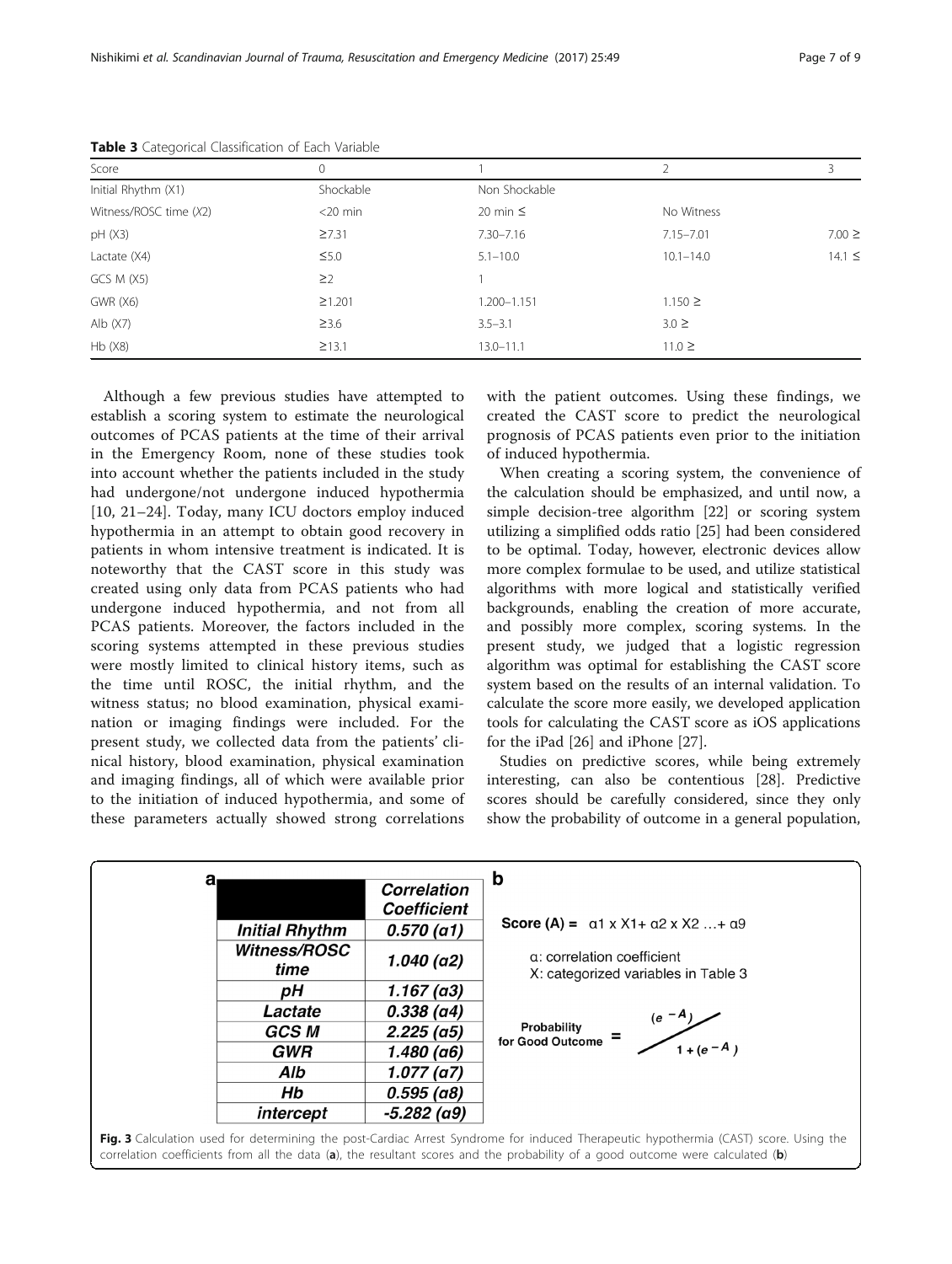<span id="page-7-0"></span>and not the precise probability for an individual patient. Although predictive scores can be useful for guiding decision-making and risk assessments for individual patients [[28](#page-8-0)], their results are not absolute. Of course, the final therapeutic strategy should be decided based not only on the results of the scoring system, but also on different factors, such as the results of discussions with family members, the patient's own wishes, societal considerations, etc. Most importantly, a patient's exact neurological prognosis cannot be predicted without decisive examinations, such as an electroencephalogram or the long-term observation.

The predictive accuracy of the CAST score is limited, because it was created using retrospective data, even though its generalizability is likely to be high, since it was developed using data from multiple centers. We have to take into account that there were some missing values, for which we conducted some unit imputations. Moreover, it is possible that minor differences between hospital protocols (such as the kinds of sedatives or methods used for inducing and maintaining induced hypothermia) could have had some influence on the patient outcomes. The differences in the baseline characteristics of the patients among the participating hospitals can also not be ignored, because of the limited sample size of the study. It would be interest to conduct the further validation of the score using data from more participating hospitals. The endpoint used in this study was the outcome at 30 days. Although the outcome at 30 days has been used in a few other studies that have attempted to establish a predictive score for cardiac arrest patients [[10, 29\]](#page-8-0), it may be better to set longerterm end points, such as outcome at 90 days, for more accurate prediction of the future clinical course [\[30](#page-8-0)]. Prospective validation of the CAST score and a study to examine the usefulness of this score for predicting the long-term prognosis of PCAS patients are warranted.

## Conclusions

The CAST score was developed to predict the potential neurological outcomes of PCAS patients treated by induced hypothermia. According to our results, in PCAS patients with a CAST score of  $\leq$ 15%, the likelihood of a good recovery at 30 days is extremely low. Prospective validation of the CAST score is needed in the future.

## Additional files

[Additional file 1:](dx.doi.org/10.1186/s13049-017-0392-y) Comparison of tentative scoring systems created using different algorithms and using different numbers of variables. The logistic regression algorithm yielded a higher sensitivity, specificity, and percentage of correct classification in the cross-validation study, than the decision-tree algorithm (A). The predictive accuracies of three scoring systems created using 6, 8, and 11 variables are shown (P values of 0.001, 0.01, and 0.05, respectively) (B). Logistic logistic regression algorithm, Dec. tree decision-tree

algorithm, Se sensitivity, Sp specificity, PCC percentage of correct classification. (TIFF 16702 kb)

[Additional file 2:](dx.doi.org/10.1186/s13049-017-0392-y) Results of external validation of the tentative scoring system. The sensitivity, specificity, and percentage of correct classification for the external validation are shown (A). In these predictive accuracies, the cutoff values for discrimination between a poor and good prognosis was 50% (a "good prognosis" was identified if the probability of a good prognosis on the score was greater than 50%; otherwise, a "poor prognosis" was identified.), 30%, and 15%. The area under the receiver operating characteristic curve of the tentative score for which the logistic regression algorithm was applied with the different cutoff values (B). ROC receive operator characteristic. (TIFF 9281 kb)

#### **Abbreviations**

PCAS: Post-cardiac arrest syndrome; GCS: Glasgow coma scale; GWR: Gray matter attenuation to white matter attenuation ratio; CAST score: Post-cardiac arrest syndrome for induced therapeutic hypothermia score; ROSC: Return of spontaneous circulation; ICU: Intensive care unit; CRP: C-reactive protein; Alb: Albumin; Hb: Hemoglobin; CPC: Cerebral performance categories; PCC: Proportion of correct classification; 95% CI: 95% confidence interval; ROC: Receiver operator characteristic; AUC: Area under the curve; Nagoya: Nagoya University Hospital; Chutouen: Chutouen General Medical Center; Komaki: Komaki City General Hospital; Maebashi: Japan Red Cross Maebashi Hospital; r: Correlation ratio; Logistic: Logistic regression algorithm; Dec. tree: Decision tree algorithm; Se: Sensitivity; Sp: Specificity

#### Acknowledgement

This work was supported by the Clinical Research Program at Nagoya University. We thank Takanori Yamamoto and Miwako Kado for assisting with treatment at Nagoya University Hospital and Takuya Inoue for assisting with treatment at Komaki City General Hospital; we also thank Teruko Mizutani, the secretary for our ICU and Emergency Room, for providing daily support.

#### Funding

This research did not receive any specific grant from funding agencies in the public, commercial, or not-for-profit sectors.

#### Availability of the data and materials

The datasets used and analyzed during the current study are available from the corresponding author upon reasonable request.

#### Authors' contributions

MN, NM, TE, TO, MN and SM designed the study. MN, KM, KT and SM performed the analyses. MN, KL, MH, HU, GM, AN, SM and HT collected the data. MN, NM, TO, KM, KT and SM drafted the manuscript. All authors critically reviewed the manuscript. All authors read and approved the final version of this manuscript.

#### Competing interests

The authors declare that there are no competing interests.

## Consent for publication

All the authors confirm that they agree to publication of this study in Scandinavian Journal of Trauma, Resuscitation and Emergency Medicine.

## Ethics approval and consent to participate

This study was approved by the research ethics boards of Nagoya University Hospital, Chutouen General Medical Center, Komaki City General Hospital and Japan Red Cross Maebashi Hospital.

## Publisher's Note

Springer Nature remains neutral with regard to jurisdictional claims in published maps and institutional affiliations.

#### Author details

<sup>1</sup>Department of Emergency and Critical Care, Nagoya University Graduate School of Medicine, Tsurumai-cho 65, Syowa-ku, Nagoya, Aichi 4668560, Japan. <sup>2</sup>Department of Biostatistics, Nagoya University Graduate School of Medicine, Tsurumai-cho 65, Syowa-ku, Nagoya, Aichi 4668560, Japan.